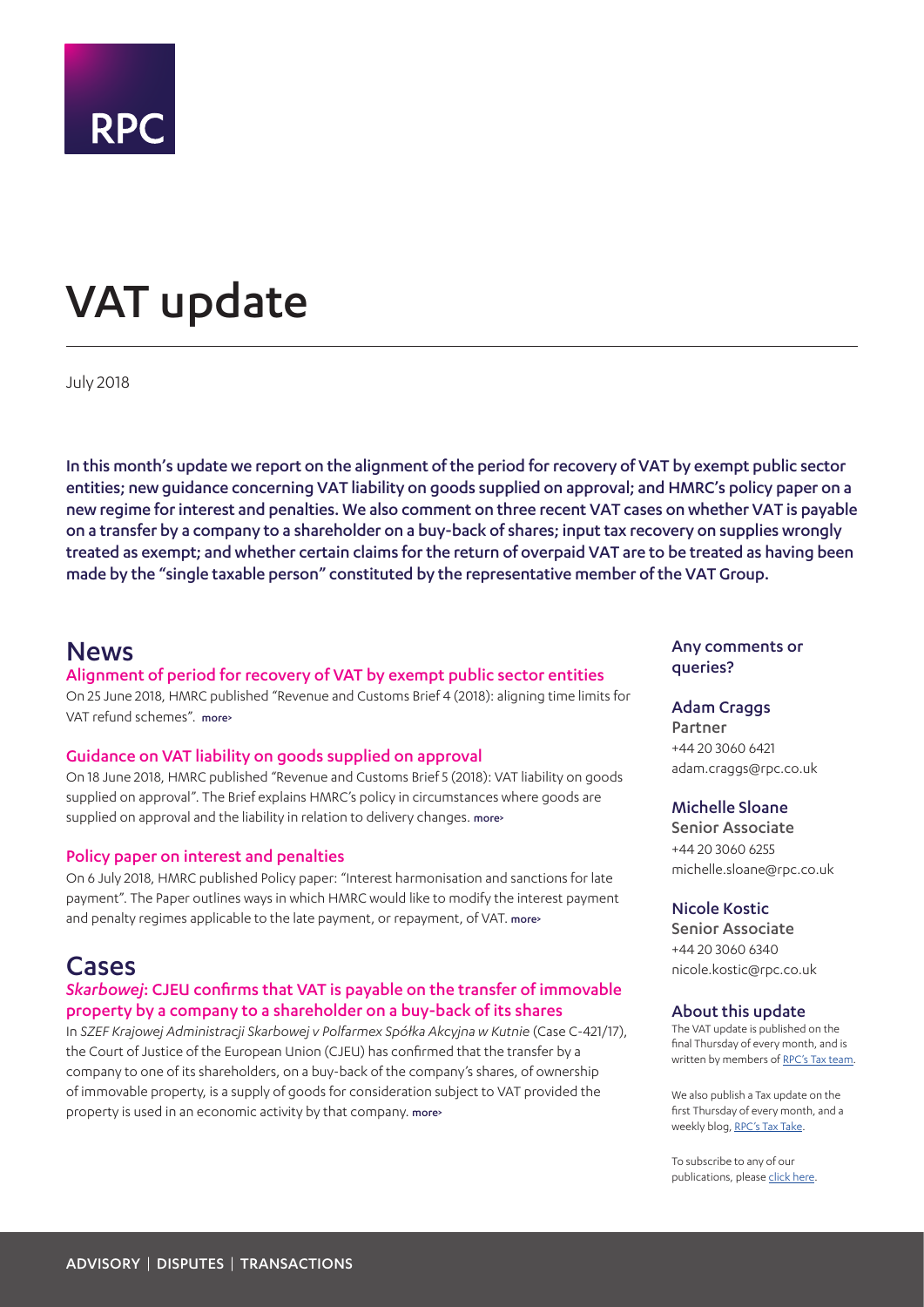# *Zipvit*: No input tax recovery for supplies wrongly treated as VAT exempt

In *Zipvit Limited v HMRC* [2018] EWCA Civ 1515, the Court of Appeal, agreeing with the Firsttier Tribunal (FTT) and the Upper Tribunal (UT), has held that the taxpayer was not entitled to reclaim VAT in respect of supplies of services which had been wrongly treated as exempt from VAT. [more>](#page-5-0)

# *Taylor Clark*: Claims for the return of overpaid VAT not to be treated as having been made by or on behalf of the "single taxable person"

In *HMRC v Taylor Clark Leisure Plc* [2018] UKSC 35, the Supreme Court has held that a company which claimed recovery of VAT is not to be considered to have made a claim for repayment, where another company, which had formerly been a member of its VAT Group, had made the relevant claims. The other company had claimed repayment in its own right and not on behalf of the first company. [more>](#page-7-0)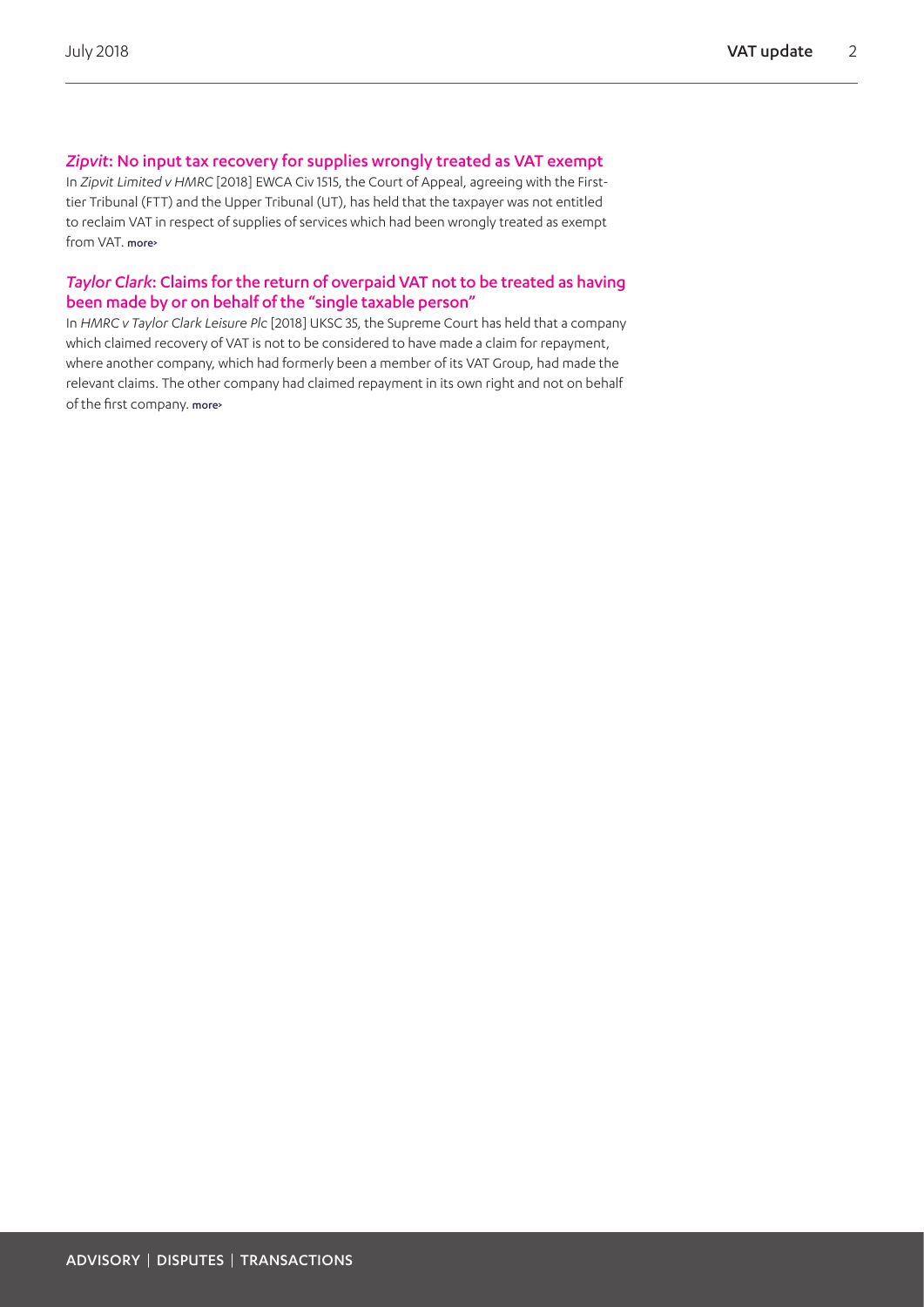# News

# <span id="page-2-0"></span>Alignment of period for recovery of VAT by exempt public sector entities

On 25 June 2018, HMRC published "Revenue and Customs Brief 4 (2018): aligning time limits for VAT refund schemes". The Brief explains that bodies performing statutory functions, such as the Police and Local Authorities, which are outside the scope of VAT have the ability to claim refunds for associated VAT costs under section 33, VATA.

This has the effect of extending the time limit for claiming refunds from 3 to 4 years and reflects the time limits applicable to VAT recovery claims by taxable entities.

A copy of the Brief can be viewed [here](https://www.gov.uk/guidance/revenue-and-customs-brief-4-2018-aligning-time-limits-for-vat-refund-schemes).

#### [Back to contents>](#page-0-0)

#### <span id="page-2-1"></span>Guidance on VAT liability on goods supplied on approval

On 18 June 2018, HMRC published "Revenue and Customs Brief 5 (2018): VAT liability on goods supplied on approval". The Brief explains HMRC's policy in circumstances where goods are supplied on approval and the liability in relation to delivery changes.

HMRC is of the view that its previous guidance (VRS9150), which stated that mail order retails "normally supply goods on approval terms", is incorrect. HMRC has indicated that this may be the case in certain circumstance but that this would be unusual.

In *Littlewoods Organisation plc* (VTD 14977), it was held that goods were supplied on approval where there is no contract of sale unless and until the recipient concerned adopted, or was deemed to have adopted, the goods. This is different from a supply of goods with a subsequent right to return the goods.

HMRC states that retailers may have wrongly accounted for VAT on approval terms and that this may have led to them accounting for VAT at the wrong time.

While not requiring any retrospective correction, HMRC has indicated that retailers will be expected to correct any anomalies within the next three months from the date of the Business Brief.

A copy of the Brief can be viewed [here](https://www.gov.uk/government/publications/revenue-and-customs-brief-5-2018-vat-liability-on-goods-supplied-on-approval/revenue-and-customs-brief-5-2018-vat-liability-on-goods-supplied-on-approval).

#### [Back to contents>](#page-0-0)

#### <span id="page-2-2"></span>Policy paper on interest and penalties

On 6 July 2018, HMRC published Policy paper: "Interest harmonisation and sanctions for late payment". The Paper outlines ways in which HMRC would like to modify the interest payment and penalty regimes applicable to the late payment, or repayment, of VAT.

HMRC proposes that the VAT interest rules should be aligned more closely with those applicable to income tax self-assessment and corporation tax, in order to make the tax system simpler.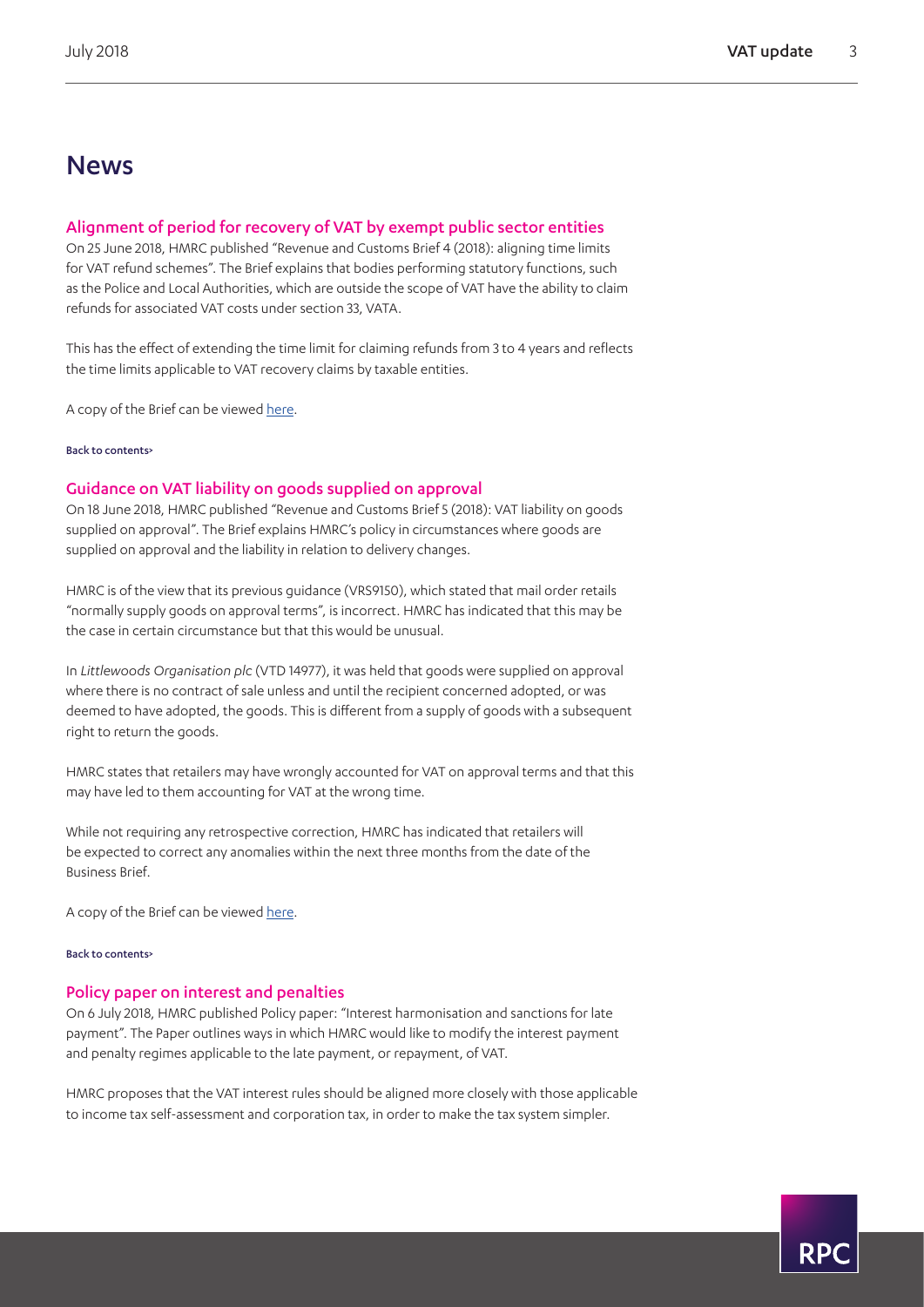Late payment interest will be charged from the date that the payment was due and repayment interest on sums due to the taxpayer will be calculated from the date HMRC should have repaid the taxpayer.

The current late payment regime is to be replaced with a new regime to apply for VAT from April 2020.

The new late payment penalty will consist of two separate charges. The first charge is payable 30 days after the VAT payment is due and will be based on a percentage of the sum unpaid. The exact sum to be paid will depend on what payments are made or any Time to Pay (TTP) arrangement which has been agreed during this 30 day period.

A second charge will apply for sums outstanding from day 31 until payment is made. If a TTP arrangement has been agreed, penalties under the second charge will also be suspended from the date the TTP arrangement was agreed.

A copy of the Policy paper can be viewed [here.](https://www.gov.uk/government/publications/interest-harmonisation-and-sanctions-for-late-payment/interest-harmonisation-and-sanctions-for-late-payment)

[Back to contents>](#page-0-0)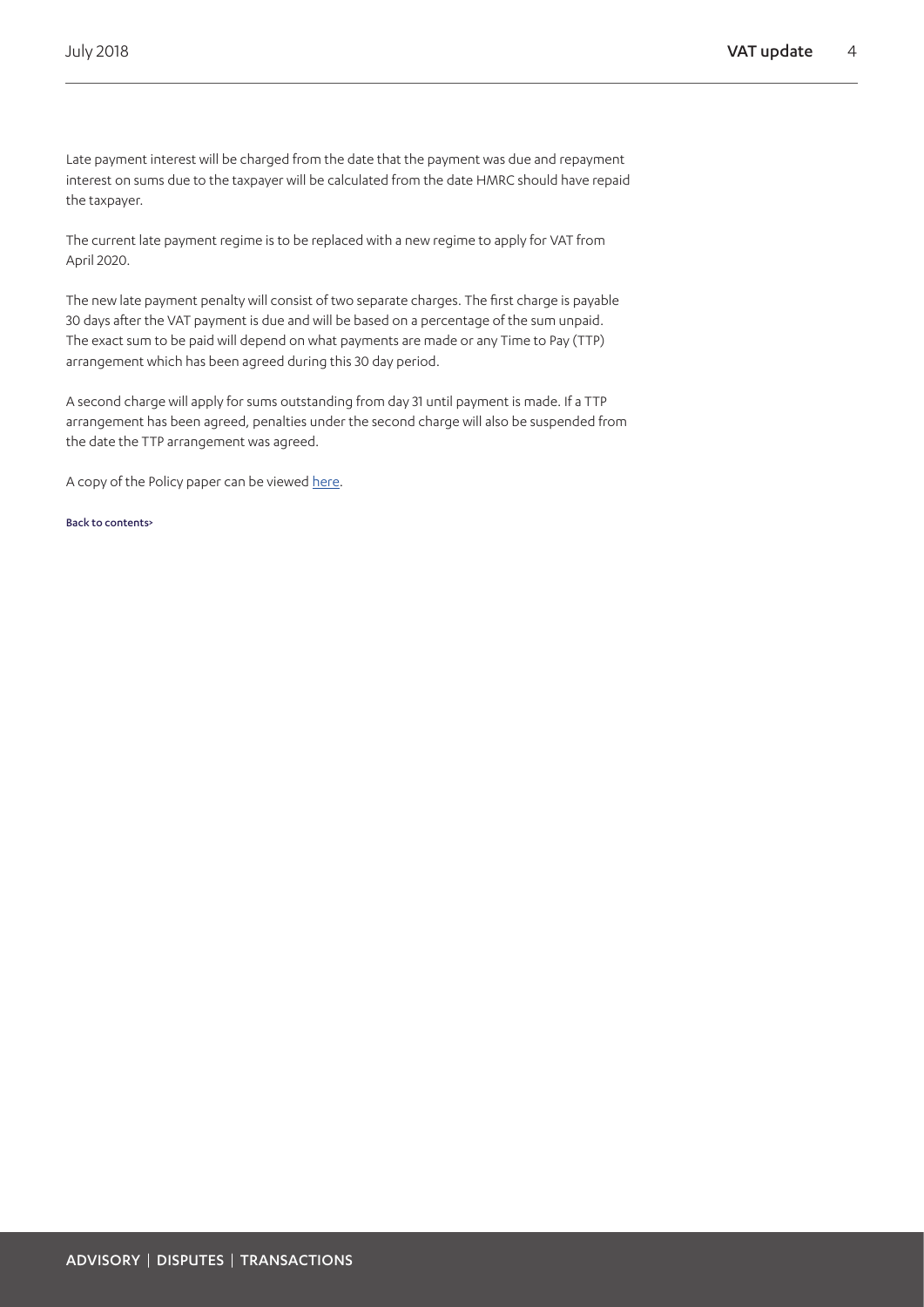# Cases

# <span id="page-4-0"></span>*Skarbowej*: CJEU confirms that VAT is payable on the transfer of immovable property by a company to a shareholder on a buy-back of its shares

In *SZEF Krajowej Administracji Skarbowej v Polfarmex Spółka Akcyjna w Kutnie* (Case C‑421/17), the Court of Justice of the European Union (CJEU) has confirmed that the transfer by a company to one of its shareholders, on a buy-back of the company's shares, of ownership of immovable property, is a supply of goods for consideration subject to VAT provided the property is used in an economic activity by that company.

#### Background

Polfarmex, a limited company with its registered office in Poland, manufactures pharmaceutical products and as such is subject to VAT.

Polfarmex planned to restructure its share capital through the buy-back of part its shares held by a limited liability company, using one of the methods of "redemption" provided for by the Companies Code. The compensation due by reason of that redemption would be the transfer, in favour of the other company, of ownership of some land and the buildings (including equipment in the buildings).

Polfarmex made an application to the appropriate Minister for a tax ruling in order to determine whether the redemption of the shares held by the limited liability company and the transfer of ownership of immovable property in favour of that company, would be subject to VAT.

In his ruling, the Minister took the view that the transfer of immovable property in return for the redemption of shares should be regarded as a supply of goods for consideration subject to VAT. In the view of the Minister, there would be a binding relationship between the parties to the transaction. Polfarmex committed to transfer to the limited company ownership of immovable property and the shares redeemed constituted the consideration for that transfer. Accordingly, since there would be a supply of goods for consideration, the transaction would be subject to VAT.

Polfarmex brought an action before the Regional Administrative Court in Poland seeking annulment of that ruling.

The Administrative Court annulled the tax ruling. It was of the view that the transaction proposed by Polfarmex would not be a transaction carried out in the course of its economic activity and the examination of the applicability of VAT must cover the entire transaction. Polfarmex was proposing a single transaction, consisting of the redemption of shares combined with the transfer to a shareholder of consideration in kind in exchange for the shares redeemed. Redemption of the shares was therefore closely linked to the transfer of ownership of the assets as payment, those two aspects of the transaction being interdependent. It followed that the transfer of the immovable property to the shareholder could not be considered an autonomous and separate transaction subject to VAT.

The Minister appealed to the Supreme Administrative Court in Poland.

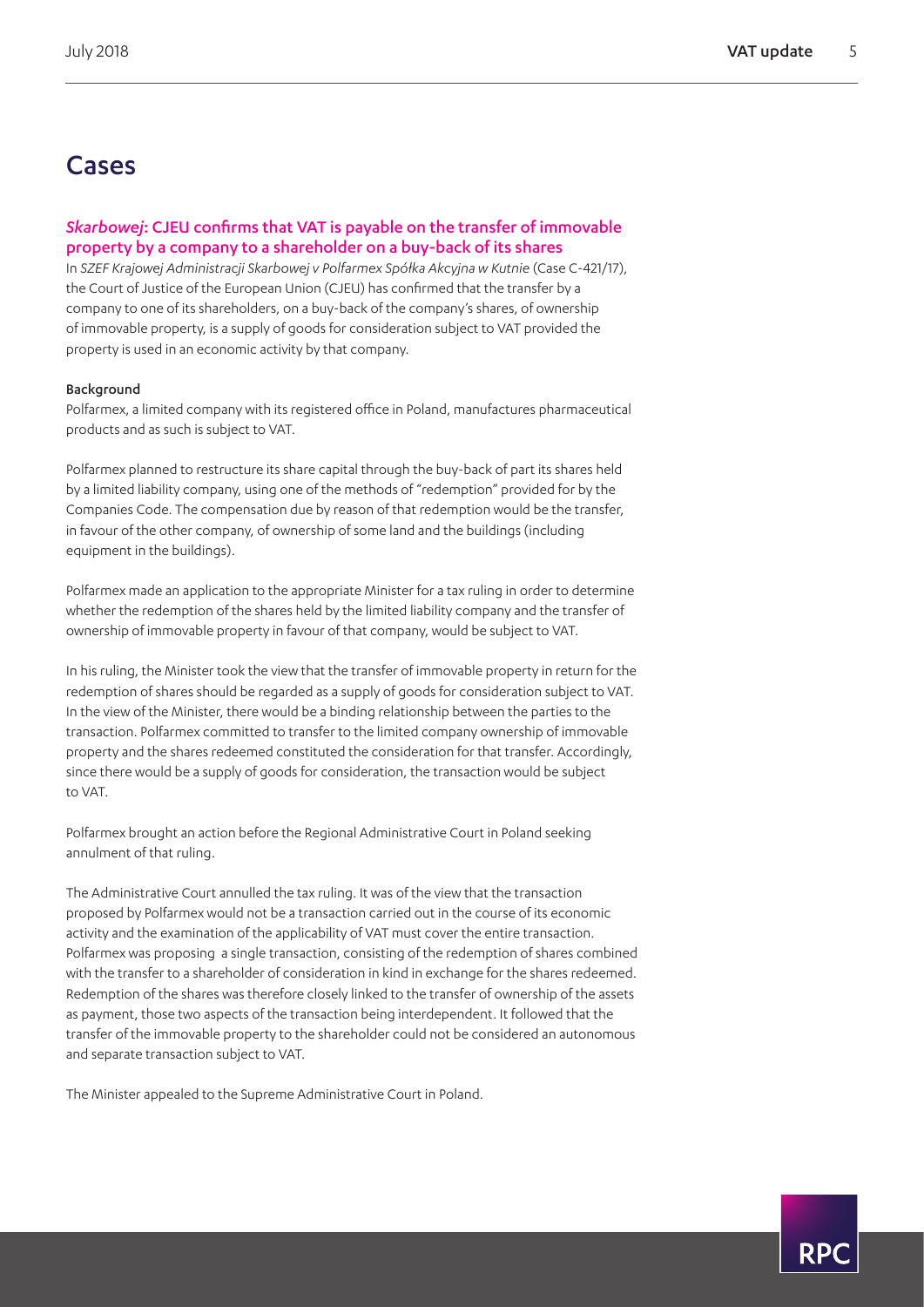In the view of the Supreme Court, the transfer of immovable property to a company in consideration for the acquisition of the shares which it held in that company, constitutes a taxable transaction within the meaning of Article 5(1), point 1, and Article 7(1) of the Law on VAT. Despite the similarity between the redemption of equity and shares, the question of whether the proposed transaction is subject to VAT raised doubts regarding the condition of acting as a taxable person and the pecuniary nature of that operation since, following the redemption of shares, a company limited by shares receives nothing directly in return as the representative shares in part of its share capital are cancelled and that share capital is reduced on a pro rata basis.

The Supreme Administrative Court therefore decided to refer the following question to the CJEU for a preliminary ruling:

"Does the transfer by a public limited company of immovable property to a shareholder in connection with the redemption of its shares constitute a transaction that is subject to value added tax in accordance with Article 2(1)(a) of Council Directive 2006/112?".

#### CJEU's judgment

The CJEU concluded that Polfarmex would make a supply of goods for consideration subject to VAT, by transferring ownership of immovable property (the building) to a shareholder.

Article 2(1)(a) of the Principal VAT Directive provides that VAT is chargeable on supplies of goods for consideration. The CJEU stated that the building would be exchanged for shares and therefore there would be a legal relationship in which there would be reciprocal performance, with each being consideration for the other.

#### Comment

Whilst this judgment is interesting, UK company law requirements may limit the relevance of this decision in the UK. The CJEU's comments, based on *Kretztechnik AG v Finanzamt Linz* Case C-465/03, that share redemptions may not be an economic activity, may be of more interest, as buy-backs are generally regarded as exempt.

A copy of the judgment can be viewed [here.](https://eur-lex.europa.eu/legal-content/EN/TXT/HTML/?uri=CELEX:62017CJ0421&from=EN)

#### [Back to contents>](#page-0-0)

#### <span id="page-5-0"></span>*Zipvit*: No input tax recovery for supplies wrongly treated as VAT exempt

In *Zipvit Limited v HMRC* [2018] EWCA Civ 1515, the Court of Appeal, agreeing with the Firsttier Tribunal (FTT) and the Upper Tribunal (UT), has held that the taxpayer was not entitled to reclaim VAT in respect of supplies of services which had been wrongly treated as exempt from VAT.

#### Background

Zipvit supplied vitamins and minerals using Royal Mail services to despatch mail orders. The relevant invoices from Royal Mail indicated that the supplies were exempt from VAT. The issue was whether Zipvit was entitled to input tax credit in respect of the supplies which, at the material time, were treated by Royal Mail and HMRC as VAT exempt, but were actually properly chargeable to VAT as the postal exemption did not apply to individually negotiated supplies (*TNT Post UK Ltd v HMRC* [2009] ECR I-3025).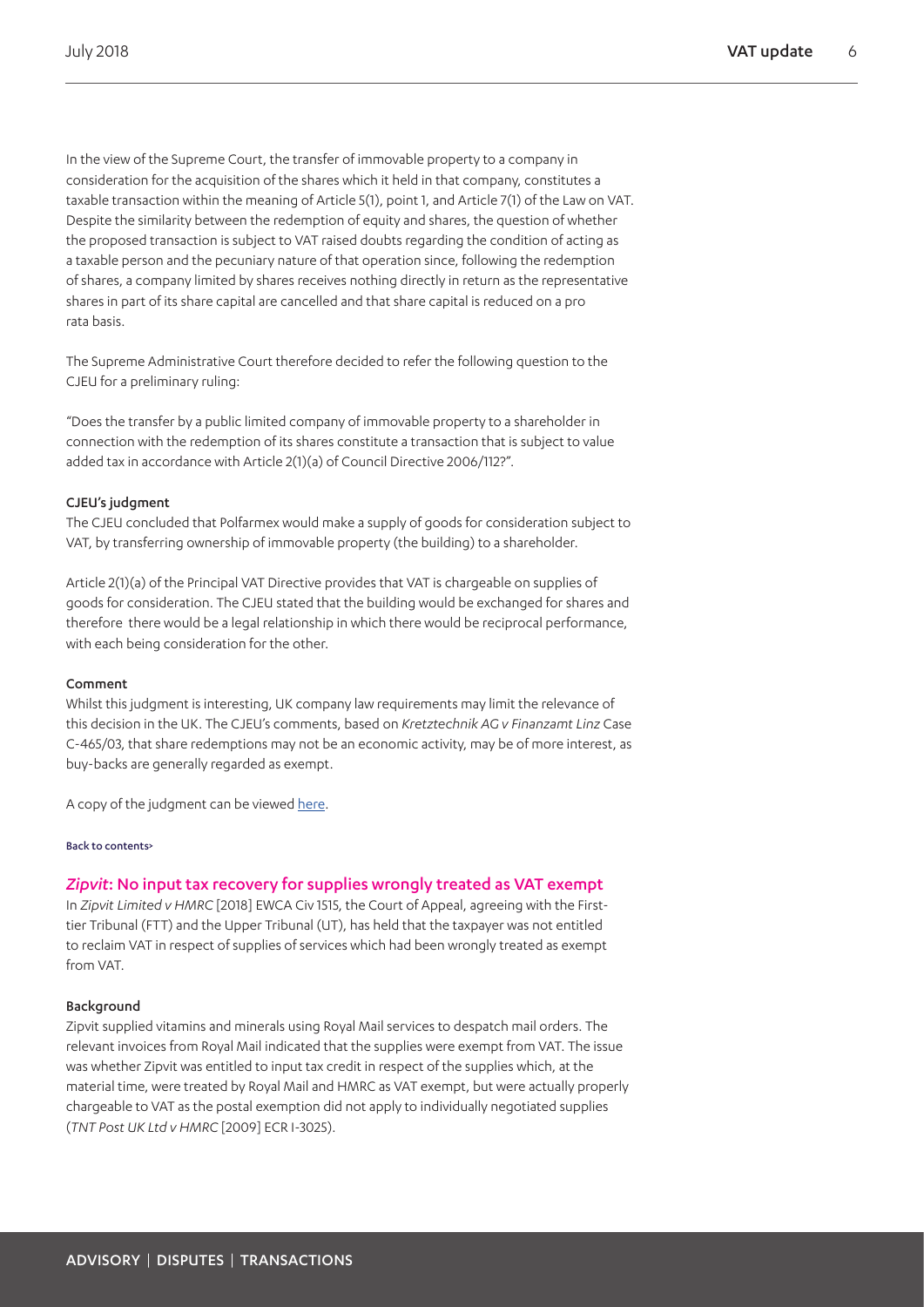Two questions required determination: (1) whether VAT was "due or paid" pursuant to Article 168(a) of the Principal VAT Directive, so that Zipvit was entitled to deduct input tax; and (2) whether the lack of invoices from Royal Mail to Zipvit was central to HMRC's exercise of discretion under Regulation 29 of the VAT Regulations 1995 to reject Zipvit's alternative evidence of it having received taxable supplies for the purposes of its trade.

### FTT decision

The appeal was dismissed.

In the view of the FTT, the words "due or paid", referred to the payment of the relevant VAT by Royal Mail to HMRC. The Royal Mail had not declared VAT, issued an invoice showing the VAT, or been assessed to pay VAT by HMRC and there was no enforceable tax claim. As such, the VAT on the supplies was not "due or paid" by Zipvit and it therefore had no right of recovery.

Although HMRC's exercise of discretion had been flawed as it had not considered all relevant matters, the alternative evidence produced in an attempt to demonstrate that Zipvit had paid the VAT was rejected by the FTT because Zipvit did not suffer the economic burden of the VAT.

Zipvit appealed to the UT.

# UT decision

The appeal was dismissed.

In a departure from the FTT decision on question (1), the UT held that the correct question was whether the relevant tax had been paid by, or was due from, Zipvit who sought to deduct it as input tax to Royal Mail. The UT accepted Zipvit's argument that sums paid by Zipvit to Royal Mail had to be treated as inclusive of VAT at the standard rate as no invoice detailing the VAT charged had been received by Zipfit from Royal Mail.

The UT agreed with the FTT that, although HMRC had failed to consider all relevant matters in exercising its discretion, the alternative evidence should still be rejected because Zipvit did not suffer the economic burden of VAT.

Zipvit appealed to the Court of Appeal.

Court of Appeal judgment

The appeal was dismissed.

Given the amount of tax liability at stake, £1bn, and the wider litigation, the Court was of the view that it was important for the facts to be investigated as fully as possible and it therefore admitted fresh evidence in the form of Royal Mail General Terms in order to achieve a more complete set of contractual documentation. The fresh evidence suggested that the postal charges excluded VAT, which was liable to be paid by the customer, Zipvit.

The Court held that in circumstances where Royal Mail had a contractual right to recover an amount equivalent to VAT from Zipvit, but took no steps to enforce that right, a reference to the CJEU would be needed in order to determine whether Zipvit was entitled to claim a deduction for the VAT element of the original purchase price which was now treated as VAT inclusive. The Court said the position would be the same if, contractually, the parties had expressly agreed for the supplies to be VAT-inclusive.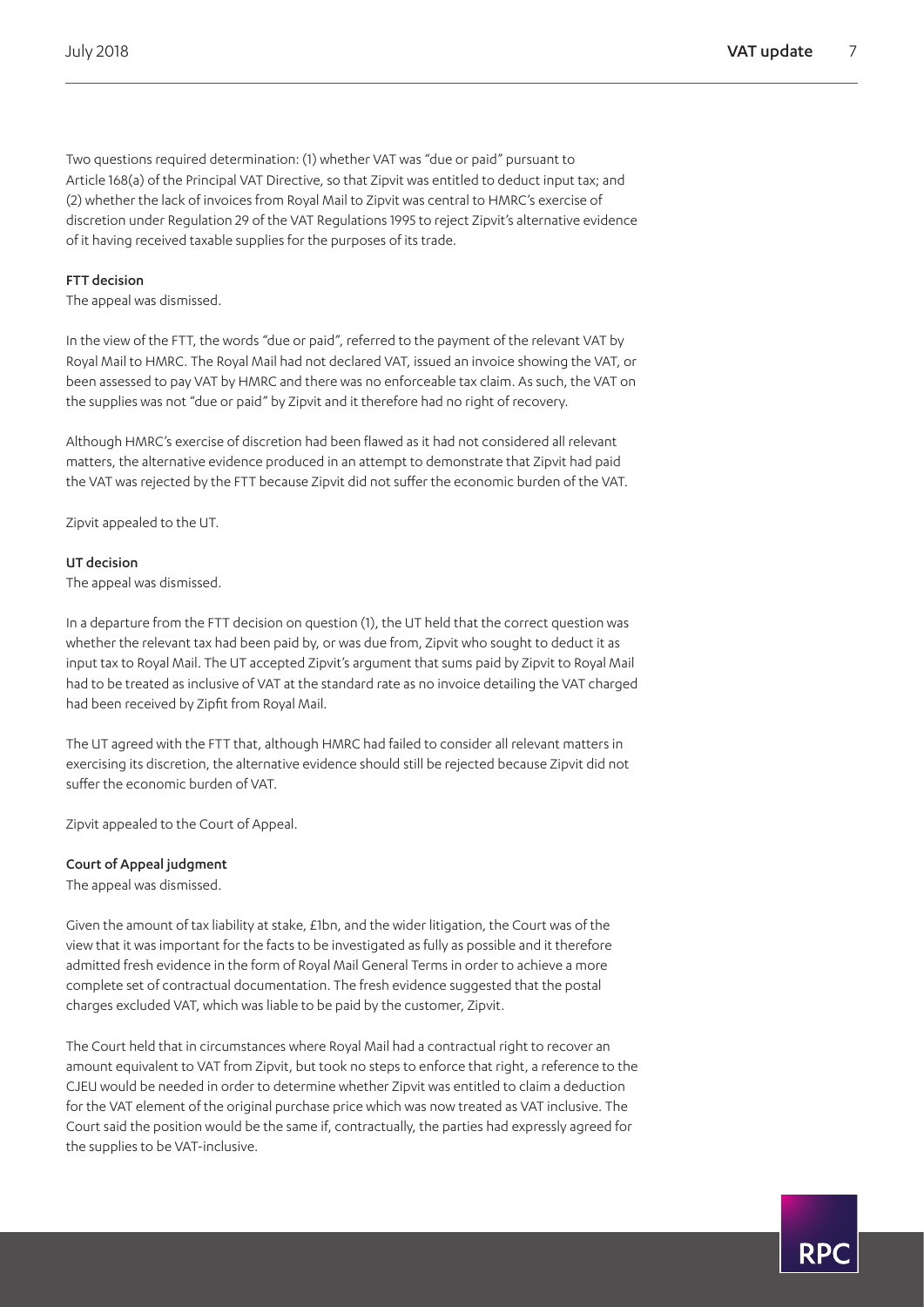In respect of the invoices, Zipvit attempted to treat the original VAT exempt payments made as VAT inclusive with no more evidence than the original payments. Zipvit was unable to provide evidence that the VAT had been paid or accounted for by Royal Mail. The Court said that VAT invoices are essential to enable HMRC to check whether the correct entity or individual has paid the VAT required. In the interests of fiscal justice, even if Zipvit was entitled to re-characterise the original payment as VAT inclusive, there would be an obvious detriment to HMRC and the public purse if Zipvit succeeded without first evidencing that Royal Mail had paid the VAT.

#### Comment

This judgment provides helpful clarification as to the entity liable for VAT in respect of the postal exemption for individually negotiated supplies and provides a stark reminder of the need to have clear evidence of tax being paid before attempting to claim a tax credit. Given the amount of tax in issue, it is likely that Zipvit will seek permission to appeal to the Supreme Court.

A copy of the judgment can be viewed [here.](http://www.bailii.org/ew/cases/EWCA/Civ/2018/1515.html)

#### [Back to contents>](#page-0-0)

# <span id="page-7-0"></span>*Taylor Clark*: Claims for the return of overpaid VAT not to be treated as having been made by or on behalf of the "single taxable person"

In *HMRC v Taylor Clark Leisure Plc* [2018] UKSC 35, the Supreme Court has held that a company which claimed recovery of VAT is not to be considered to have made a claim for repayment, where another company, which had formerly been a member of its VAT Group, had made the relevant claims. The other company had claimed repayment in its own right and not on behalf of the first company.

#### Background

Taylor Clark Leisure Plc (TLC) was the representative member of the Taylor Clark VAT Group for the years 1973 to 2009, when the Group was disbanded. In 1990, TLC transferred its bingo business to Carlton Clubs Ltd (Carlton), a newly incorporated subsidiary entity. The transfer was effected by a letter dated 30 March 1990 (the Asset Transfer Agreement). Carlton was a member of the VAT Group from 1990 until 1998, when it was sold.

In November 2007, Carlton submitted four claims for repayment of VAT which TLC had overpaid in the period 1973 to 1998. The claims related to the VAT treatment of bingo. Following the CJEU's decision in *Rank Group PLC v HMRC* (Joined Cases C-259/10 and C-260/10) [2011] ECR I-10947; [2012] STC 23, HMRC issued Revenue and Customs Brief 39/11, which accepted that repayment would be due (subject to verification).

The claims issued by Carlton used the TLC Clark VAT Group registration number but they had not been authorised by the Group. TLC maintained that it was able to rely on Carlton's claims because it was the representative member of the VAT Group at the time the supplies were made.

HMRC rejected the claims on the following basis:

- 1. that the claims had not been made before the expiry of the time limit (because no claims had been made by TLC itself)
- 2. the claims predating 31 March 1990 had been assigned to Carlton by the Asset Transfer Agreement, and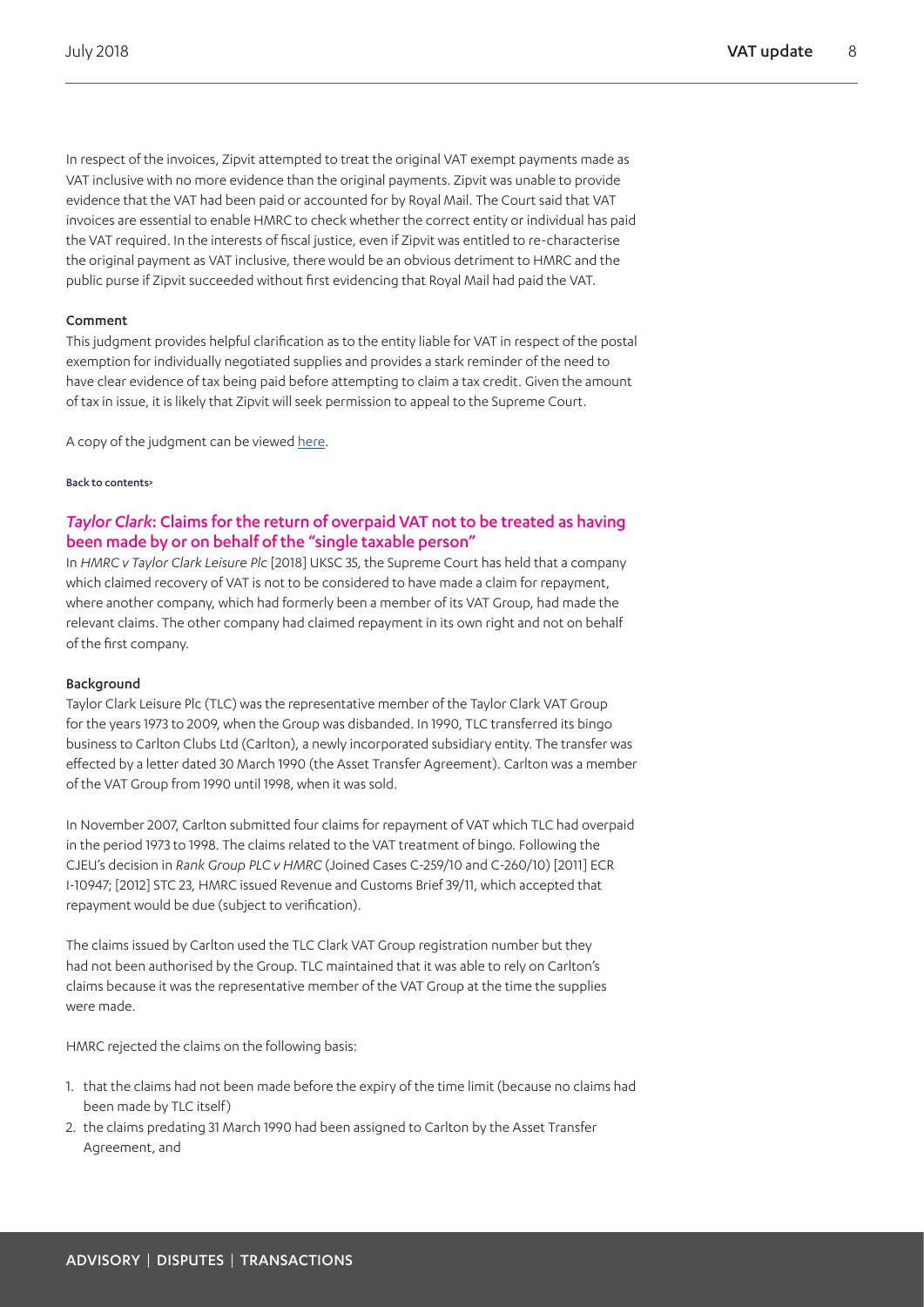3. because the VAT Group had since been disbanded, the claim for over-declared output tax must be made by the company whose activities gave rise to the over-declaration and Carlton had made that claim<sup>[1](#page-8-0)</sup>.

Carlton and TLC initially pursued rival appeals, however, Carlton withdrew three of its four appeals because HMRC had paid them. The remaining appeal was stayed. TLC maintained its appeals.

### FTT decision

The appeal was dismissed.

The FTT found that:

- 1. the right to claim repayment for periods prior to 1990 had been assigned to Carlton under the Asset Transfer Agreement
- 2. the right to claim had been passed back to Carlton from the VAT Group when it left the VAT Group in 1998, and
- 3. TLC had not, itself, made a claim under section 80, VATA and could not rely on Carlton's claims; it was therefore out of time to make a fresh claim.

TLC appealed all three issues.

#### UT decision

The UT reversed the decision of the FTT in relation to issue 1. The UT found that the right to claim had not been transferred to Carlton. The UT also found that it was only TLC who could make a claim for repayment because it was the representative member of the VAT Group at the time.

With regard to issue 3, the UT agreed with the FTT that TLC had not made a valid claim under section 80, VATA, and accordingly, did not have a valid claim and was time-barred from issuing a new claim.

TLC appealed to the Inner House on issue 3.

#### Inner House judgment

The question for the Inner House was:

"Can the VAT Group, represented by [Taylor Clark], rely on the claims for repayment of VAT overpaid by the VAT Group, when the claims were made in time but were made by another member of the same VAT Group?"

The Inner House took the view that the actions of individual members of a VAT Group could be ascribed to the representative member of a Group where they related to VAT. By adopting a purposive interpretation of the relevant legislation, the Inner House concluded that the claims made by Carlton were deemed to have been made by TLC as the representative member.

HMRC appealed.

<span id="page-8-0"></span>1. HMRC's policy in relation to claims from disbanded VAT Groups has since changed and as it currently stands, HMRC considers that such claims vest with the last representative member of a disbanded VAT Group.

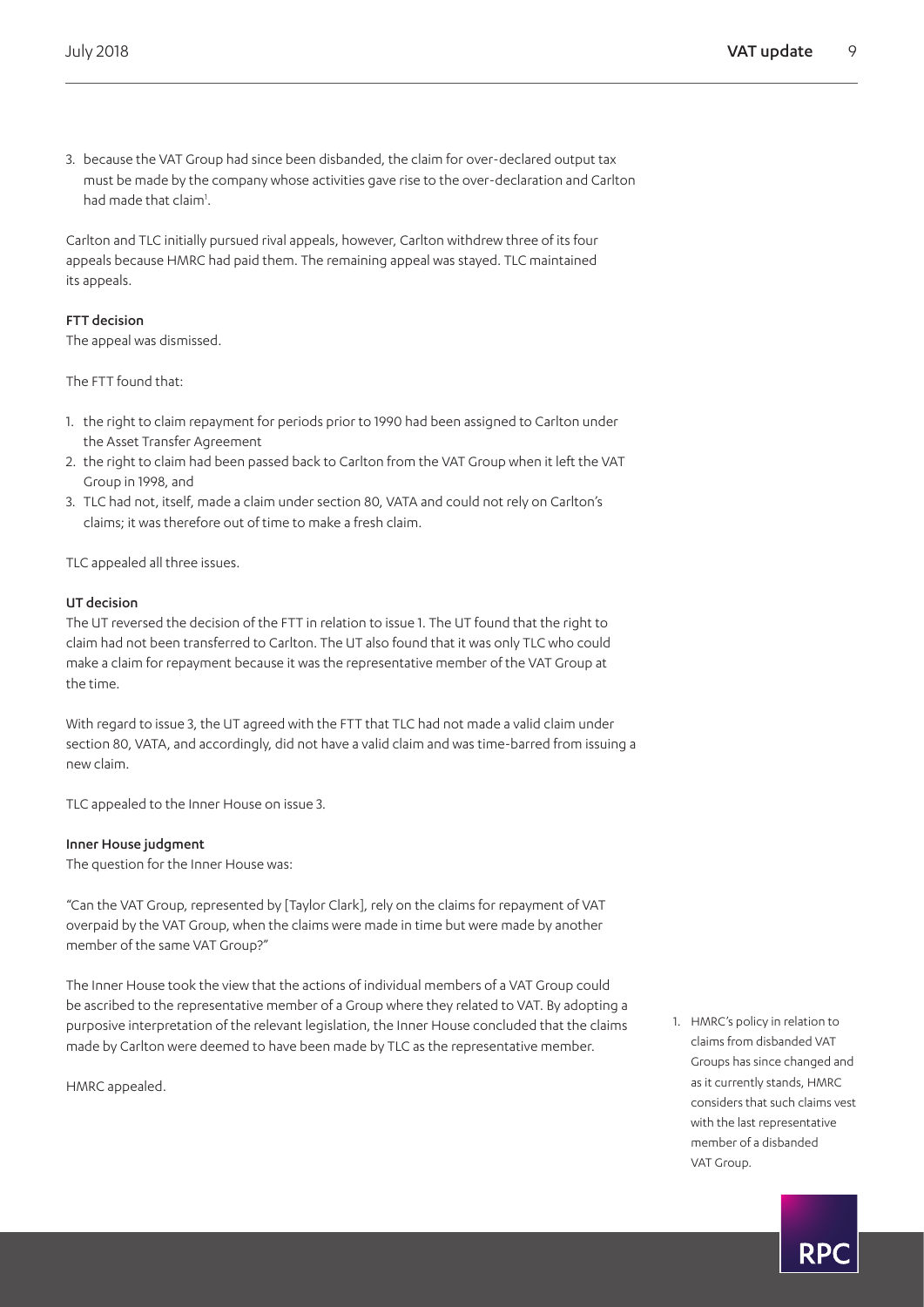# Supreme Court judgment

The appeal was allowed.

The Supreme Court reversed the judgment of the Inner House. It did not accept that Carlton's claims had been made by or on behalf of TLC.

Firstly, they were made after Carlton had left the VAT Group. Secondly, the use of the Group VAT registration number was not determinative since it was necessary to use that number in order to identify the relevant VAT payments. Thirdly it was clear that Carlton was not acting as TLC's agent. Carlton had asserted its own belief that claims which existed before its incorporation in 1990 and related to periods going back to 1973, had been assigned to it in 1990 under the Asset Transfer Agreement.

Carlton relied on the case of *Triad Timber Components Ltd v HMRC* [1993] VATTR 384, which supported its position that it had the right to make a reclaim in relation to a period when it was in a VAT Group, when it left the Group and the Group ceased to exist. This position also reflected HMRC's policy at the time.

# Comment

The position can become complicated when entities join and leave existing VAT Groups or the Group as a whole ceases to exist.

The effect of the Supreme Court's judgment is that where there has been an overpayment of VAT from a VAT Group, the entity entitled to make a claim for recovery is the Representative Member, or a person acting as agent for the Representative Member, unless the claim has been assigned.

In circumstances where corporates are intending to issue claims which relate to VAT Groups it is important that appropriate advice is sought at an early stage in the process so as to avoid the possibility that a claim which is valid on the issue of substance is not lost due to a deficiency in form.

A copy of the judgment can be viewed [here.](https://www.supremecourt.uk/cases/docs/uksc-2016-0204-judgment.pdf)

[Back to contents>](#page-0-0)